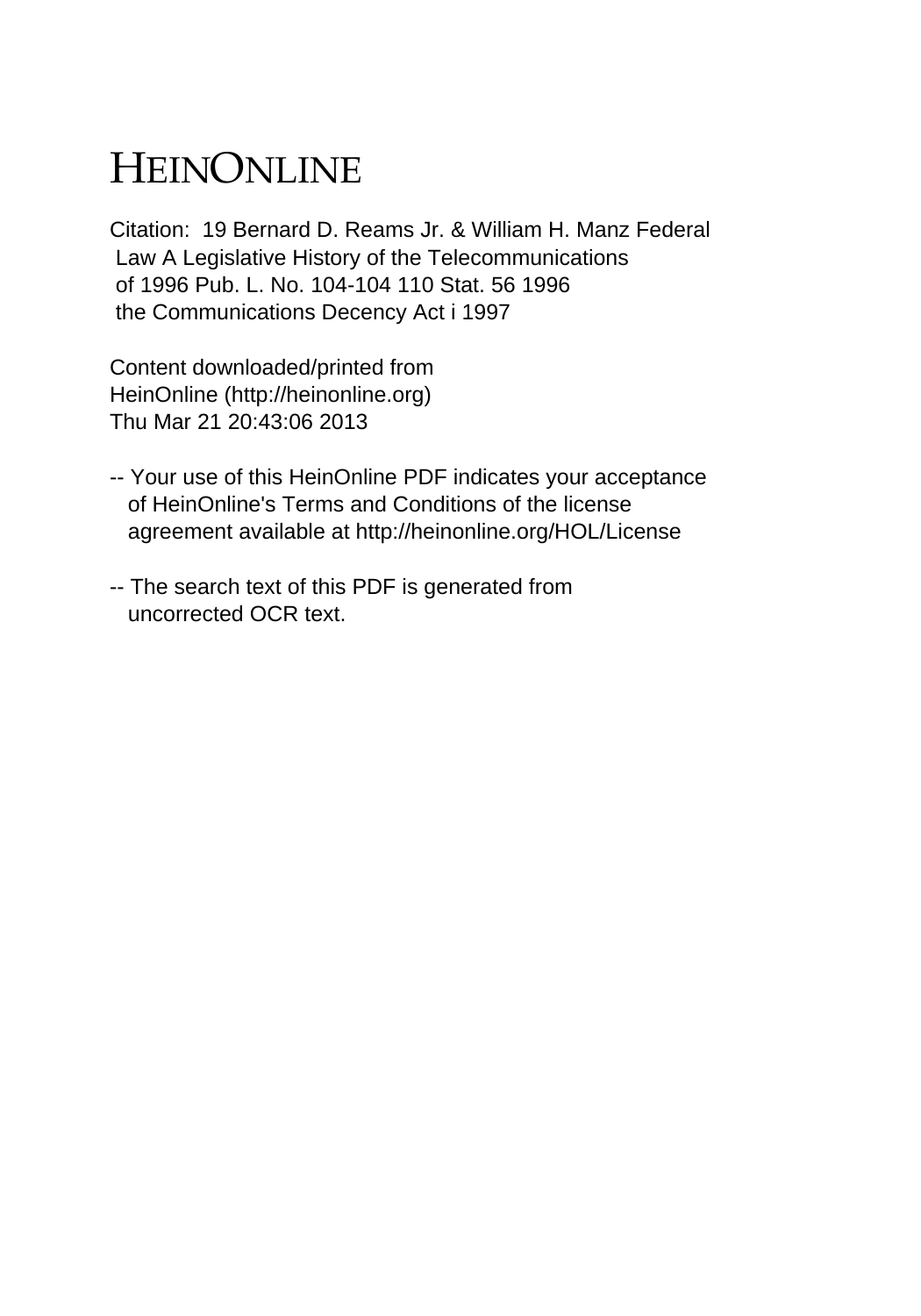## FEDERAL **TELECOMMUNICATIONS** LAW: A LEGISLATIVE HISTORY OF THE TELECOMMUNICATIONS **ACT** OF **1996 PUB.** L. No. 104-104, 110 STAT. 56 (1996) INCLUDING THE COMMUNICATIONS **DECENCY ACT**

Volume **19** Document Numbers **188(C) - 189**

**BY** 

BERNARD D. REAMS, JR. ASSOCIATE DEAN AND PROFESSOR OF LAW ST. JOHN'S UNIVERSITY IN NEW YORK

AND

WILLIAM H. MANz EXECUTIVE LAW LIBRARIAN ST. JOHN'S UNIVERSITY IN NEW YORK

> William S. Hein & Co., Inc. Buffalo, N.Y. 1997